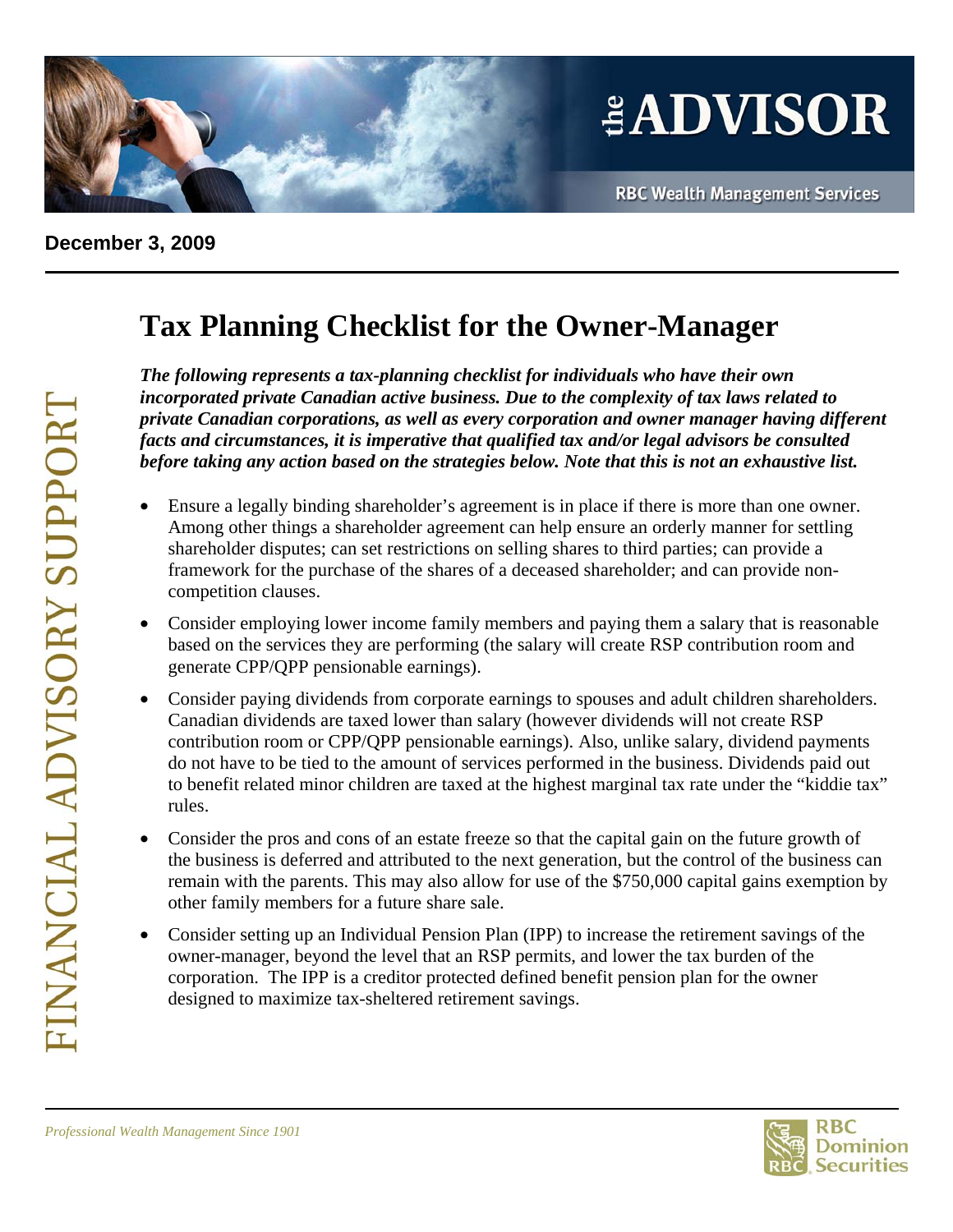## **Tax Planning Checklist for the Owner-Manager**  *LADVISOR*

- Consider the pros and cons of setting up a Retirement Compensation Arrangement (RCA) to create a retirement savings vehicle that permits larger tax-deductible contributions for the employer than an IPP or an RSP allows. An RCA is generally more tax-effective if the employee is expected to be in a lower tax bracket or a non-resident of Canada in retirement. An RCA is also an effective vehicle as an employee retention tool for a key employee.
- Consider corporate owned life insurance as a low-cost solution for funding buy-sell agreements, funding tax liabilities, key person protection, and sheltering tax on surplus investment income.
- Use corporate funds to make the RSP contribution for the owner-manager. The cash used to make the RSP contribution will be considered employment income (reported on the T4 and thus will create future RSP contribution room), but the offsetting RSP deduction will avoid taxation on the increased salary.
- Speak to your tax advisor to determine if it is more beneficial to pay bonuses to employees to reduce the company's taxable income to \$500,000 (\$400,000 for B.C., Manitoba and Nova Scotia for provincial tax purposes) since amounts up to these limits of small business active income is taxed at low tax rates (approximately 12% - 19%) whereas amounts over these limits are taxed at higher corporate tax rates (approximately 29-35%). However, since these corporate tax rates are still lower than the top personal income tax rates, for some situations it is more beneficial to leave the amounts taxed in the corporation to achieve tax deferral.
- Consider deferring employee bonuses up to 179 days after the corporate year-end. The company will get a tax deduction in the current corporate tax year but does not have to pay the bonus in the current year. The employee will declare the bonus in the year of receipt, which in certain cases, may lower the tax liability for the employee on the bonus (however withholding tax will continue to apply on the bonus).
- As an alternative to large bonus payments, consider making the payments to an Employee Profit Sharing Plan (EPSP). The corporation receives a tax deduction for EPSP contributions and the EPSP employer contributions are taxable to the employee as employment income, however, no source deductions are required on EPSP contributions so some tax deferral can be achieved.
- If the corporation is involved in research and development, then the corporation should investigate if it is eligible to receive Scientific Research and Experimental Development (SR&ED) government tax credits for its related costs.
- Consider loaning corporate funds to adult children for education costs. The loan is considered taxable income to the adult child, however the tax payable on this income may be very low or even nil due to the child's basic personal, tuition and education tax credits. When the adult child repays the loan to the corporation in a future year when the adult child is working and earning income, the adult child will receive a personal tax deduction.
- Determine what the Paid-Up Capital (PUC) is on the shares. If the PUC is not nominal, an amount per share up to the PUC may be paid out to the shareholder tax-free through a series of transactions. This can assist shareholders requiring cash in a tax-effective manner. However, this tax-free pay out will reduce the ACB and PUC of the shares going forward.
- Determine what the Refundable Dividend Tax on Hand (RDTOH) is for the corporation. The RDTOH is a notional tax pool based on a percentage of the corporate tax paid on investment income. The RDTOH can be refunded to the corporation equal to \$1 RDTOH refund for every \$3 of dividends paid out of the corporation. Depending on the province and the type of dividend paid out (eligible or non-eligible), the RDTOH refund to the corporation may be greater than the personal tax paid on the dividend by the shareholder creating positive cash flow.